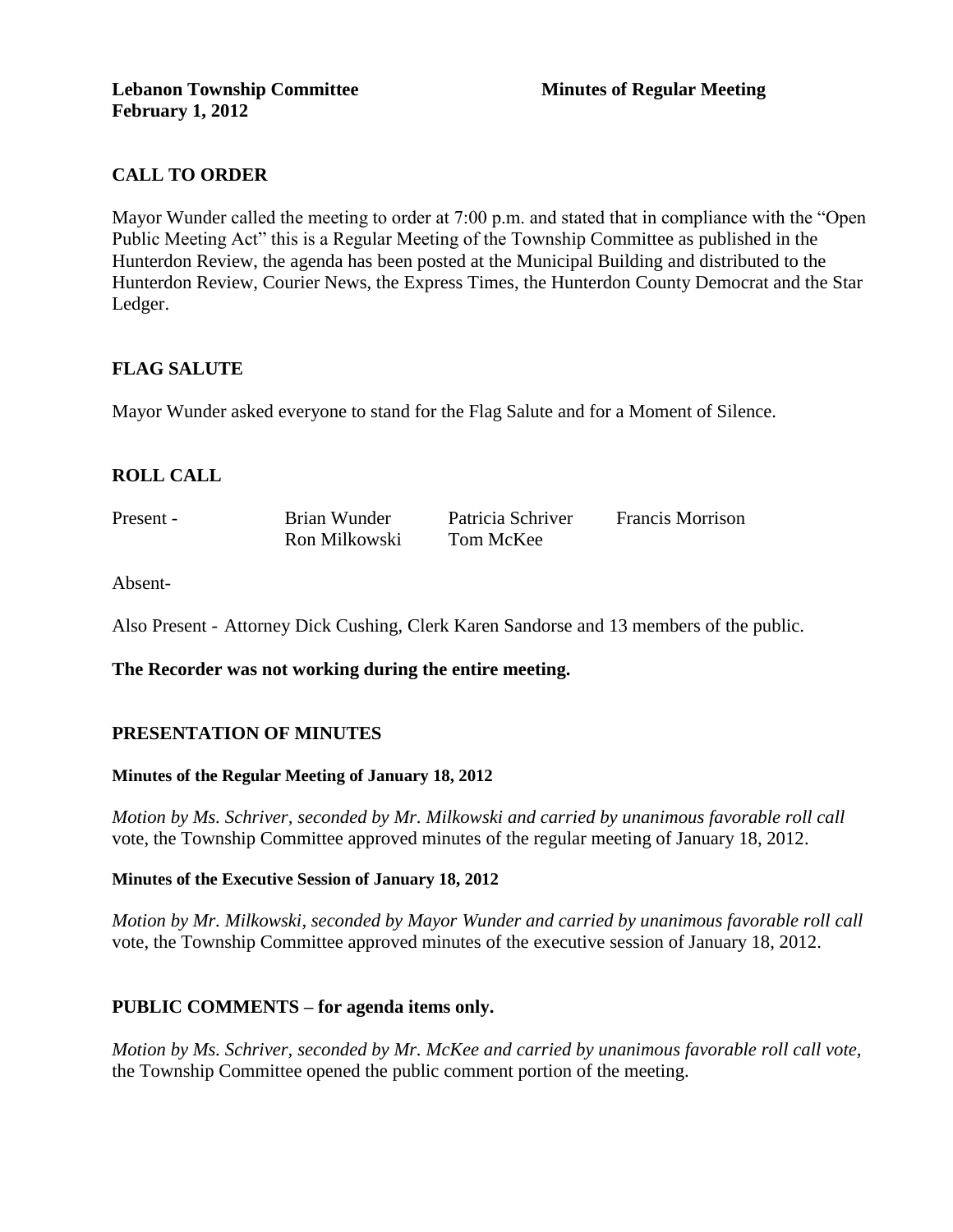LTCM 02/01/2012 Page 2 of 11

Mr. Anthony Casale asked if there are additional costs to the Township since the plans for the Garage Project have been altered from the original specifications. Mr. Milkowski stated that there were no additional costs.

Mr. Dewey Polt stated that he offered the Township his property to save taxpayer's money. He noted that if the Committee does not agree, he understands. Mr. Polt stated that his building has a fueling station and five bays, which can be used. Mr. Polt feels that it is a waste of taxpayer's money to build something that you already have in place. Mr. Polt stated that there are two tanks, one was installed in 1988 and the other in 1990. A tank tightening test is to be done in April.

Mr. E. J. Skidmore stated that he agrees with a letter submitted to the Township Committee by the DPW Manager, Warren Gabriel. He encouraged the Committee to proceed with constructing the five bays at the DPW site. Mr. Skidmore stated that based on the fueling stations cost, feels that it may be cost effective not to put a fueling station at the DPW site.

Mr. Warren Newman stated that he was involved with the DPW Garage planning a while back and asked the Committee if they considered the cost associated with environmental assessments. Mr. Milkowski stated that if the Phase I comes back clean then a Phase II will be conducted.

Mr. Polt stated that he takes issue with anyone stating that his property has environmental issues and asked if the DPW site has ever been tested for environmental issues. Mr. Polt suggested that the Township Committee move the DPW facility to his property and cleanup the present site.

Mr. Angelo Paparella of Dewey Lane stated that has lived in Township for one year and was concerned about the bus company being down the street however, things have been alright. Mr. Paparella stated that he was pleasantly surprised at what a great job the DPW does in the Township. Mr. Paparella stated that he is concerned about tax rates but feels that the Polt offer should be considered but environmental issues should be looked into first.

*Motion by Ms. Schriver, seconded by Mr. McKee and carried by unanimous favorable roll call vote*, the Township Committee closed the public comment portion of the meeting.

# **RESOLUTIONS**

**Resolution No. 25-2012 – Sustainable Raritan River Initiative**

*Motion by Ms. Schriver, seconded by Mayor Wunder and carried by unanimous favorable roll call*  vote, the Township Committee approved Resolution No. 25-2012 as written below.

## **TOWNSHIP OF LEBANON COUNTY OF HUNTERDON STATE OF NEW JERSEY RESOLUTION NO. 25-2012 A RESOLUTION OF LEBANON TOWNSHIP, NJ TO SUPPORT IN CONCEPT THE SUSTAINABLE RARITAN RIVER INITIATIVE**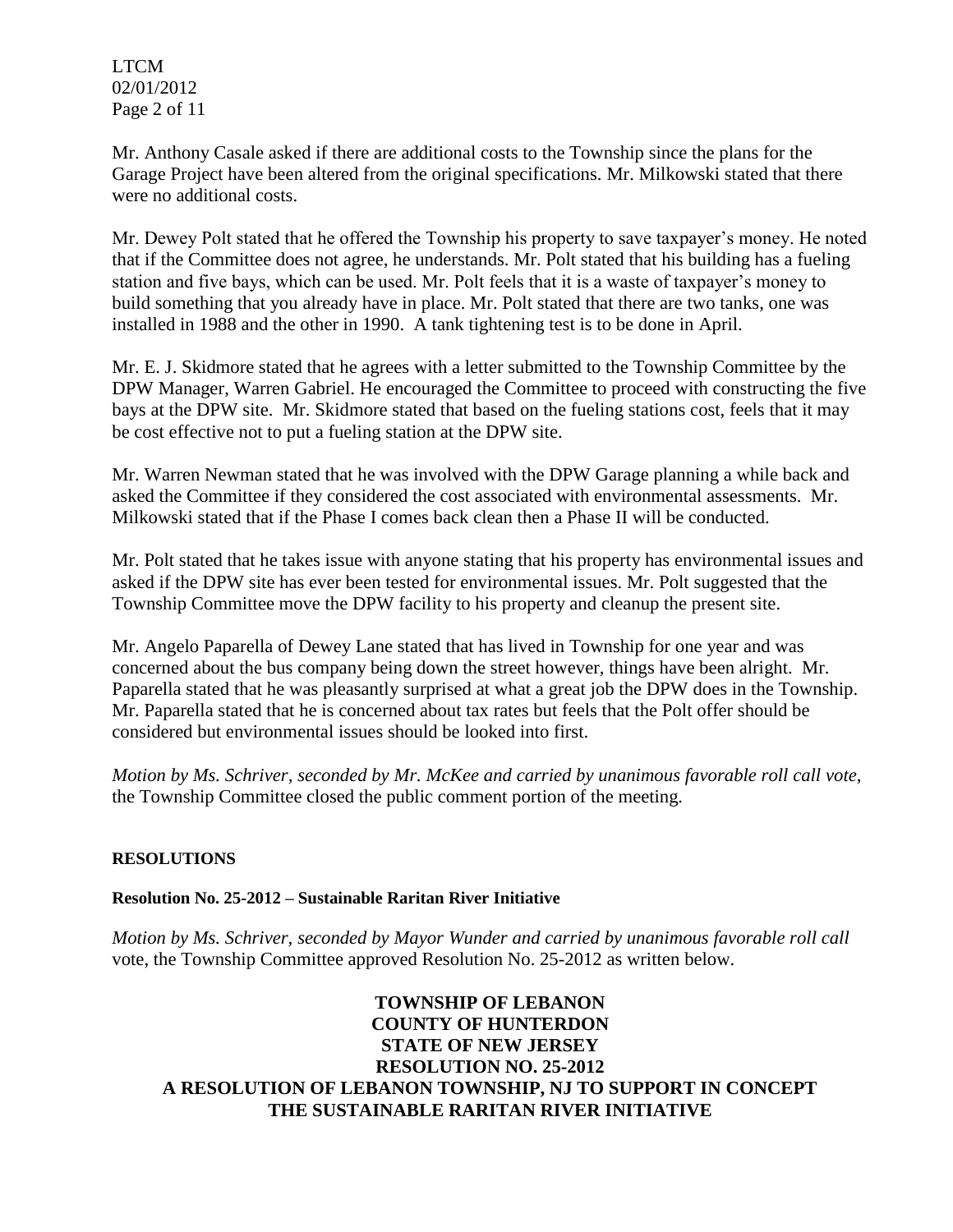LTCM 02/01/2012 Page 3 of 11

WHEREAS, the Raritan River is an asset to the region and to Lebanon Township and it would benefit the community to increase awareness and use of the River via local access points and trails, and

WHEREAS upgrades to current river access points are desirable and the need for ongoing plans for development of future recreational uses are of value to Lebanon Township, and

WHEREAS protection and preservation of habitat and biodiversity in our river ecosystem will provide recreational and natural assets to Lebanon Township, and

WHEREAS the goals of restoration, rehabilitation and regeneration of compromised areas of lands in public ownership will benefit present and future residents, and

WHEREAS best management practices for habitat enhancement in the maintenance and management of open space area available and when applied would benefit various departments of Lebanon Township government, and the quality of life to all Lebanon Township residents, and WHEREAS, properties that are deemed brownfields because they are contaminated, abandoned or underutilized, detract from the economic vitality of active businesses, and need attention to be remediated and returned to valued uses, and,

WHEREAS, practices to prevent future pollution are known and could be applied for the benefit of Lebanon Township management operations, and the residents of the county, and

WHEREAS, stormwater runoff is a significant contribution to flooding, solid waste and streets in Lebanon Township, and further damages the Raritan River, and the Raritan River Action Plan (*Reclaiming the Raritan: a Restoration and Sustainable Reuse Plan*) encourages improvements in this area, and

WHEREAS, the overall restoration and protection of the watershed area that provides water to Lebanon Township residents and the Raritan River should be promoted, and

WHEREAS, redevelopment needs to provide economic benefits without further damaging, and ideally restoring, the ecology of the Raritan River and Lebanon Township,

THEREFORE, BE IT RESOLVED: That Lebanon Township's Committee support in concept the Sustainable Raritan River Initiative, and as an active member of the Raritan River Collaborative to promote efforts to restore and protect the River in accordance with the goals as outlined in the Sustainable Raritan River Action Plan.

# **Resolution No. 26-2012 – Deferral of School Taxes**

*Motion by Ms. Schriver, seconded by Mr. McKee and carried by unanimous favorable roll call vote,* the Township Committee approved Resolution No. 26-2012 as written below.

# **TOWNSHIP OF LEBANON COUNTY OF HUNTERDON STATE OF NEW JERSEY RESOLUTION NO. 26-2012**

**WHEREAS**, the provisions of C.63, P.L.1991 (The Supplemental Municipal Property Tax Relief Act) under Section 13 required municipalities whose school tax year is on a fiscal basis to defer twenty-five (25) per cent of the maximum allowable amount and anticipate it into their budget over a four (4) year period beginning in budget year 1991, and ending in budget year 1994 as additional Municipal surplus to offset the local property tax levy for local purposes; and,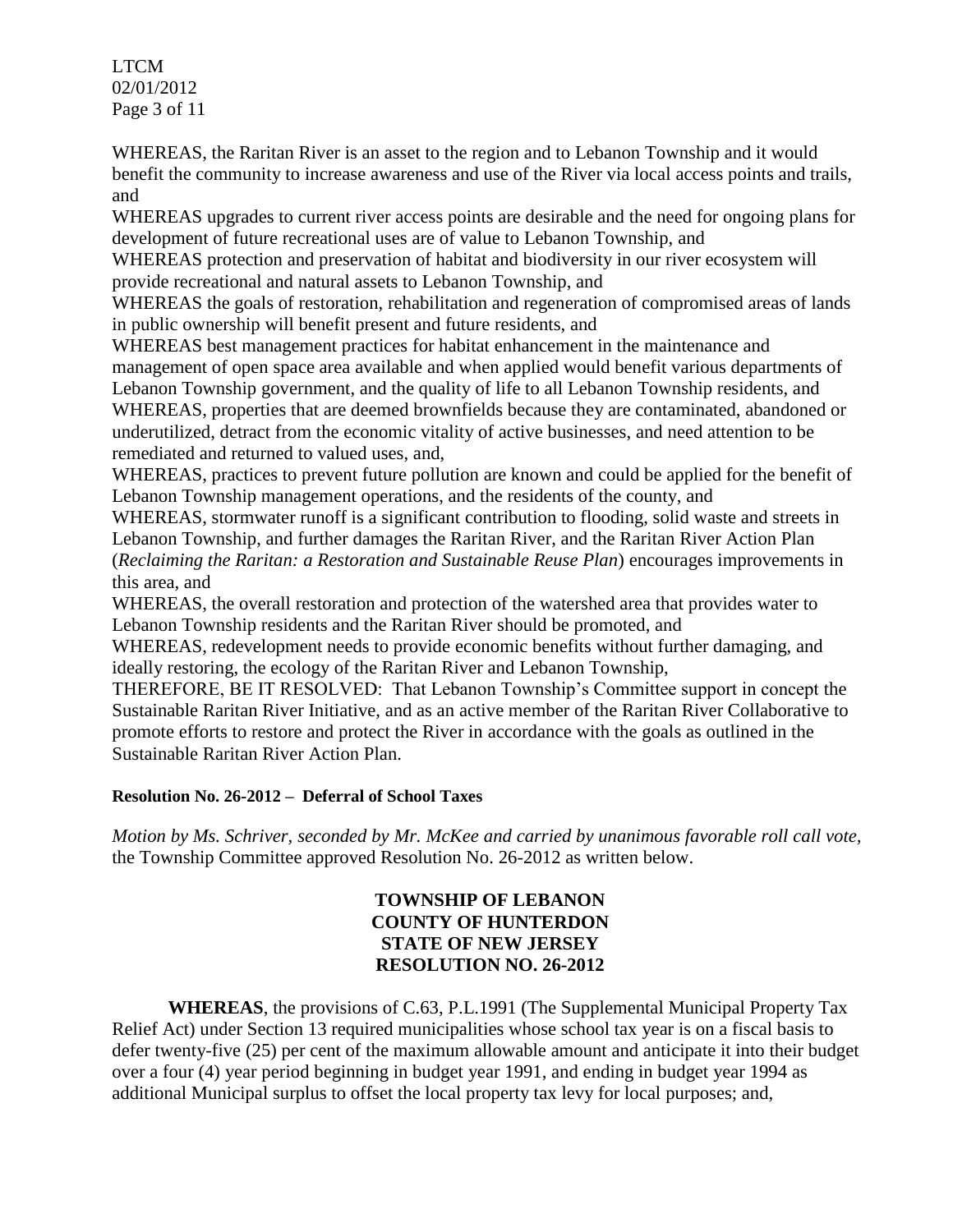LTCM 02/01/2012 Page 4 of 11

**WHEREAS**, the provisions of C.63, P.L.1991 were amended in calendar year 1993 that changed the mandatory provision of the use of this deferred school tax to a permissive provision; and,

**WHEREAS**, the revised provisions for electing to utilize the deferred school tax require the governing body to make such election by introduction of the municipal budget.

**NOW, THEREFORE, BE IT RESOLVED** by the Township Committee of the Township of Lebanon that election be made to defer school taxes as of December 31, 2012, and be reflected in the Annual Financial Statement for the year 2012 as follows:

|                                                | FY 11-12<br><b>SCHOOL LEVY</b> | <b>MAXIMUM AMOUNT</b><br>OF DEFER TAX |
|------------------------------------------------|--------------------------------|---------------------------------------|
| Local School Tax                               | \$10,356,595                   | \$5,178,297.50                        |
| TOTAL MAXIMUM DEFER TAX 12/31/11               |                                | 5,303,297.50                          |
| LESS – DEFER TAX $12/31/10$                    |                                | 2,896,263.38                          |
| INCREASE IN MAXIMUM DEFER TAX                  |                                |                                       |
| ALLOWABLE FOR CALENDAR YEAR 2012               |                                | \$2,282,034.12                        |
| ACTUAL AMOUNT INCREASE OF DEFERRED AT 12/31/11 |                                | \$670,000                             |

#### **Resolution No. 27-2012 - Appointing Hunterdon Humane Shelter**

*Motion by Mr. Milkowski, seconded by Mr. McKee and carried by unanimous favorable roll call*  vote, the Township Committee approved Resolution No. 27-2012 as written below.

# **TOWNSHIP OF LEBANON COUNTY OF HUNTERDON STATE OF NEW JERSEY RESOLUTION 27-2012 RESOLUTION APPOINTING THE HUNTERDON HUMANE ANIMAL SHELTER**

WHEREAS, the Township of Lebanon requires the service of Animal Control Officer; and WHEREAS, a member of the Township Committee secured quotes from three separate providers; and

WHEREAS, the Hunterdon Humane Animal Shelter has agreed to provide animal control services to the Township of Lebanon for an amount less that the bid threshold; and

WHEREAS the Hunterdon Humane Animal Shelter does not euthanize animals after seven days of captivity; and

WHEREAS, other animal shelters cause animals to be euthanized after seven days; and

WHEREAS, the Mayor and Committee have concluded that euthanization within seven days could lead to the inadvertent destruction of family pets.

NOW, THEREFORE, BE IT RESOLVED, by the Mayor and Committee of the Township of Lebanon, County of Hunterdon, New Jersey, that the Township selects the Hunterdon Humane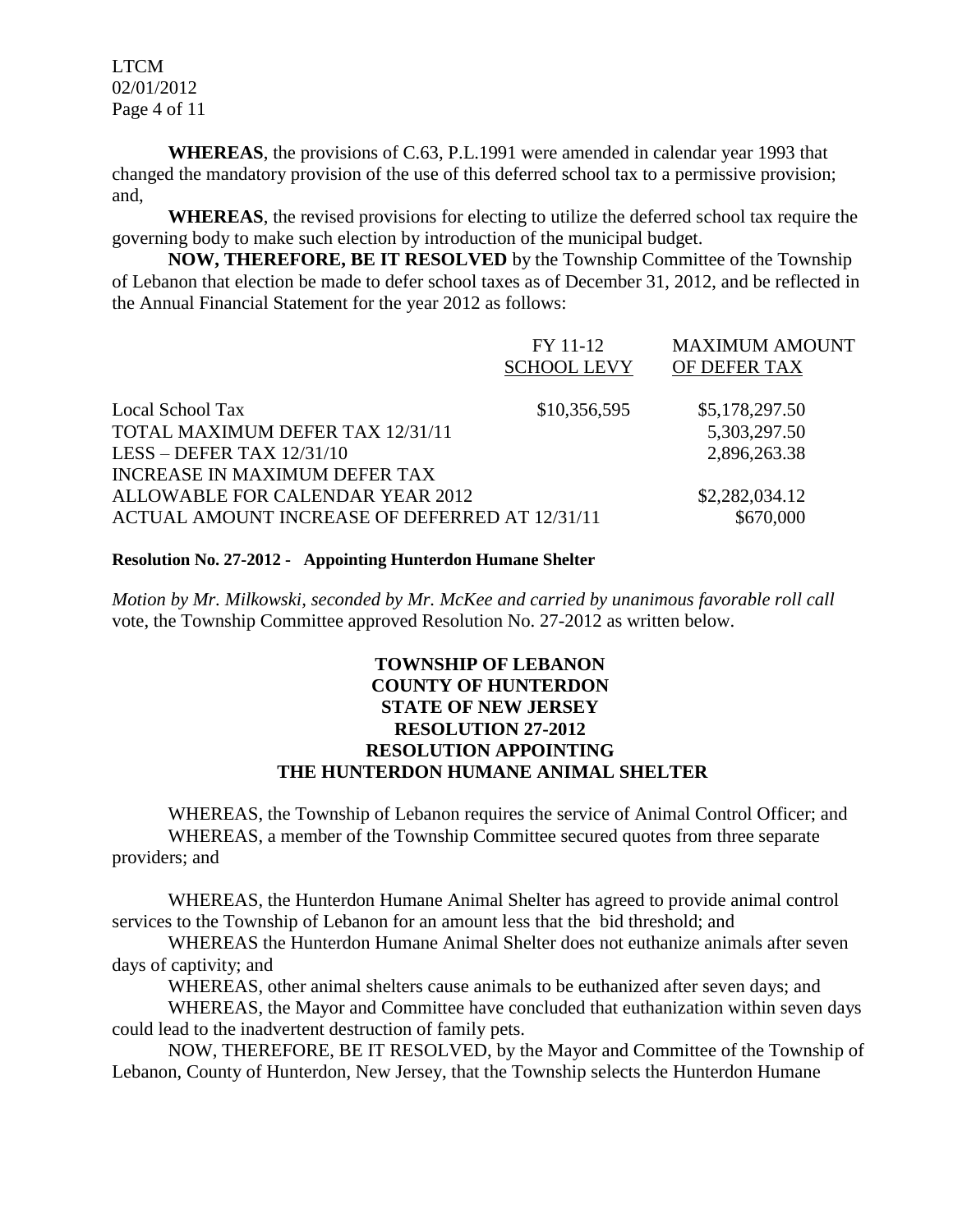LTCM 02/01/2012 Page 5 of 11

Animal Shelter to act as Animal Control Officer for the Township in accordance with a contract that is attached hereto.

IT IS FURTHER RESOLVED, that the Hunterdon Humane Animal Shelter shall comply with all statutes and regulations of the State of New Jersey pertaining to animal control services.

## **OLD BUSINESS**

#### **DPW Garage Project**

Attorney Cushing stated that the concrete basins which were left on the DPW site by the previous contractor are in question. A voucher was submitted for payment and was subsequently approved by the contractor and the Committee. The payment was held by the Township once issues began with the contractor. The Committee believes that what was delivered to the Township's job site became the property of the Township.

*Motion by Mr. Milkowski, seconded by Mayor Wunder and carried by unanimous favorable roll call*  vote, the Township Committee directed that Architect to use any materials that are on site.

Ms. Schriver stated that she would like the Committee to move forward with constructing the five bays at the DPW site. Ms. Schriver stated that the DPW more than any other department in the Township, is always looking for grant money. Ms. Schriver stated that it is poor management on behalf of the Committee not to construct the bays.

Mayor Wunder stated that there is obviously a split in Committee opinion relative to the five bays. He does not feel that they are a lot of money. He questioned if there were a need for the bays.

Mr. Milkowski stated that he feels that the Township would be better with a pole barn. The cost would be approximately \$112,000.00 as opposed to \$224,000.00 for the five bays. Mr. Milkowski stated that he would like to see solar panels added to the garage.

Mr. McKee does not feel that the five bays are necessary.

#### **Polt Property Acquisition**

Ms. Schriver stated that she has given a lot of thought to Mr. Polt's proposal. She stated that at first she believed it to be a win, win for the Township. However, Ms. Schriver has concerns with taking another property off of the tax rolls and raised concerns with environmental issue. Mr. Schriver stated that she is not sure if the Township needs another parcel of land.

Mr. Milkowski stated that he feels that a structure can be put on the property and the Committee needs to look farther ahead. Mr. Milkowski agrees that the property is clean and thinks that the Committee should wait for the results from the environmental report.

Mr. Wunder stated that he feels that acquiring the property can be a potential liability for the Township and is not convinced that the Township needs it.

Mr. McKee stated that he feels that the property has short term potential for storage and equipment. The exterior site of the, in the long term, will need work. Mr. McKee stated that he would like to see what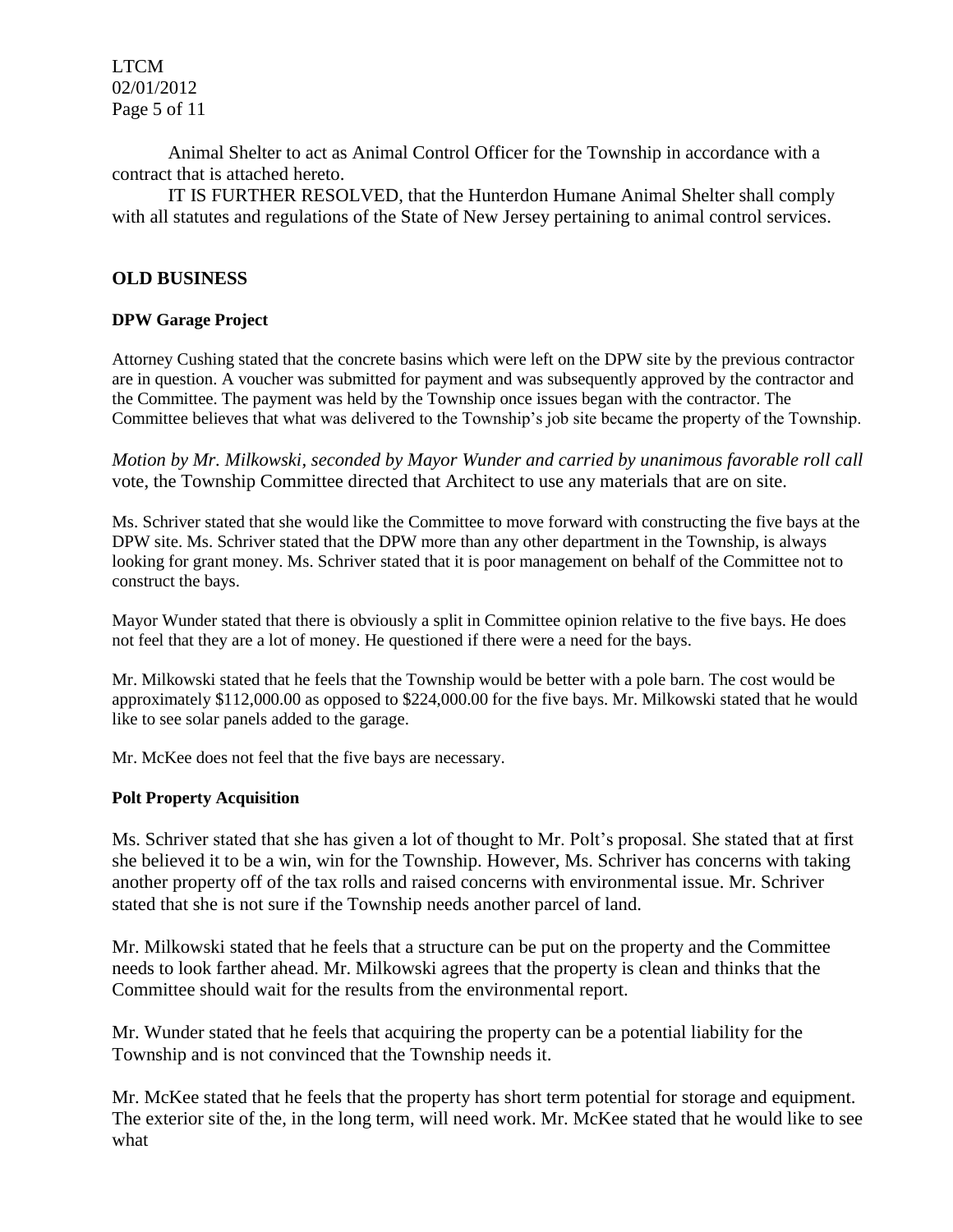LTCM 02/01/2012 Page 6 of 11

alternate land uses are available to the Township. Mr. McKee noted that he is not ready to give up on the opportunity.

Mr. Morrison stated that he agrees with Mr. McKee.

*Mayor Wunder moved to cease from moving forward with the Polt acquisition, seconded by Ms. Schriver. Motion failed. AYES: Schriver, Wunder NAYS: Milkowski, McKee, Morrison*

Attorney Cushing stated that his office drafted a proposed contract and Mr. Polt's attorney, Jim Lance is fine with it. At this time we are waiting for the environmental evidence from Mr. Polt. The report will then be passed off to the Township's environmental experts.

### **Municipal Court of North Hunterdon Lease Agreement – Amendment**

The Court Administrator has sent a copy of an amended Interlocal Services Agreement to the Township Committee for their consideration. The amendments relate to any Town who would like to withdraw from the Court system and each Town's responsibility in sharing the lease payments.

*Motion by Mr. Milkowski, seconded by Mr. Morrison and carried by unanimous favorable roll call*  vote, the Township Committee approved the MCNH Interlocal Services Agreement as proposed.

#### **Township Dinner – Location**

The Township Dinner will be held at the Riverview Banquet Facility in the Bloomsbury Fire House on April 14, 2012.

*Motion by Mr. Milkowski, seconded by Mr. Morrison and carried by unanimous favorable roll call*  vote, the Township Committee approved the Riverview contract and authorized the Mayor to sign.

### **Buffalo Hollow Road**

Mayor Wunder stated that he called the Hunterdon County Department of Roads and Bridges and discussed the concerns raised regarding drainage in the area. The County will look into the matter.

### **Cameras in Municipal Building**

Discussion was held on the placing security cameras in the municipal office.

*Motion by Mr. Milkowski, seconded by Mr. McKee and carried by unanimous favorable roll call*  vote, the Township Committee authorized the Police Chief to evaluate the installation of security cameras at the doors of the Municipal Office.

The Mayor will speak to the Police Chief.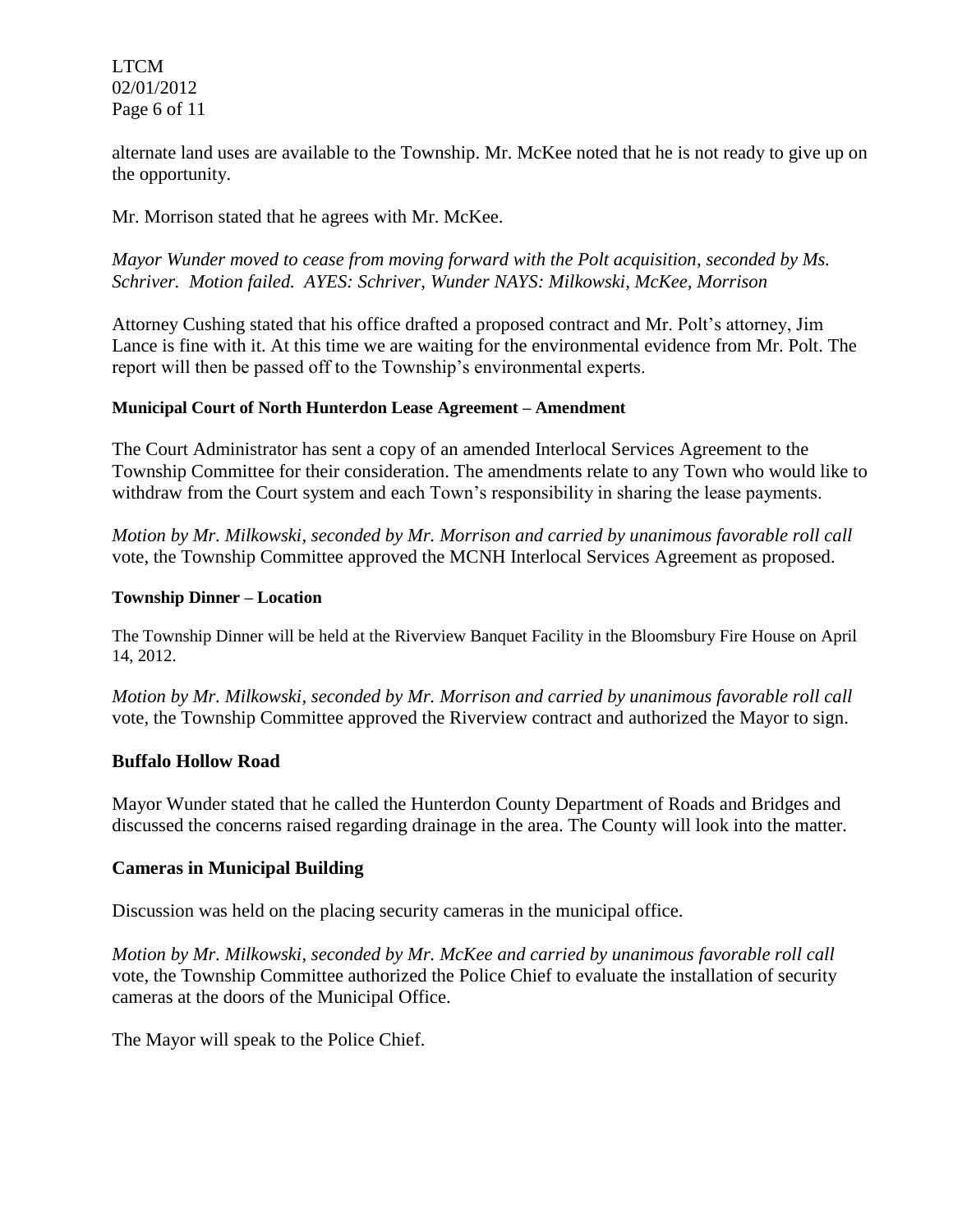LTCM 02/01/2012 Page 7 of 11

## **Cell Tower**

Attorney Cushing stated that he will be discussing the Cell Tower matter with the Township Committee in Executive Session. Attorney Cushing stated that there is peculiar language in the Colocator Agreement. Cellco agrees and stated that they are open to changes in the agreement if it has not been signed.

### **NEW BUSINESS**

#### **Memo- Request to Schedule Joint Planning Board Meeting**

*Motion by Ms. Schriver, seconded by Mr. McKee and carried by unanimous favorable roll call vote,* the Township Committee agreed to meet with the Planning Board on February 28, 2012 at 7:00 p.m. to discuss the next phase of the Highlands Grant.

#### **Mayor to Authorize Deputy Mayor to Perform Marriages/Civil Union**

Mayor Wunder has decided not to officiate over Marriages or Civil Unions and authorized the Deputy Mayor to do so.

*Motion by Mr. McKee, seconded by Mayor Wunder and carried by unanimous favorable roll call*  vote, the Township Committee

### **Warren Newman – Floodplain Issues**

*Motion by Mr. Milkowski, seconded by Mr. Morrison and carried by unanimous favorable roll call*  vote, the Township Committee

Mr. Warren Newman was present to inform the Committee that he must step down as Floodplain Manager as it has become a very taxing position. Mr. Newman stated that the role consists of communicating with the Zoning Officer and the Construction Code Official and determining if properties are located in the Floodplain.

Mr. Newman informed the Committee that in September 2009 the flood maps were updated. New Jersey is on the forefront with this issue. Hunterdon County had all maps updated digitally. The Floodplain Manager fields all calls coming into the Township regarding floodplain matters as well as dealing with FEMA damage claim.

There are three properties on River Road that are involved in FEMA claims from recent storms. Possibly, two are considered substantial damage properties.

Mr. Newman stated that the position now needs to be filled and noted that Engineer Steve Risse is willing and capable to be the Floodplain Manager for the Township.

The Township Committee thanked Mr. Newman for the time he has given to the Township.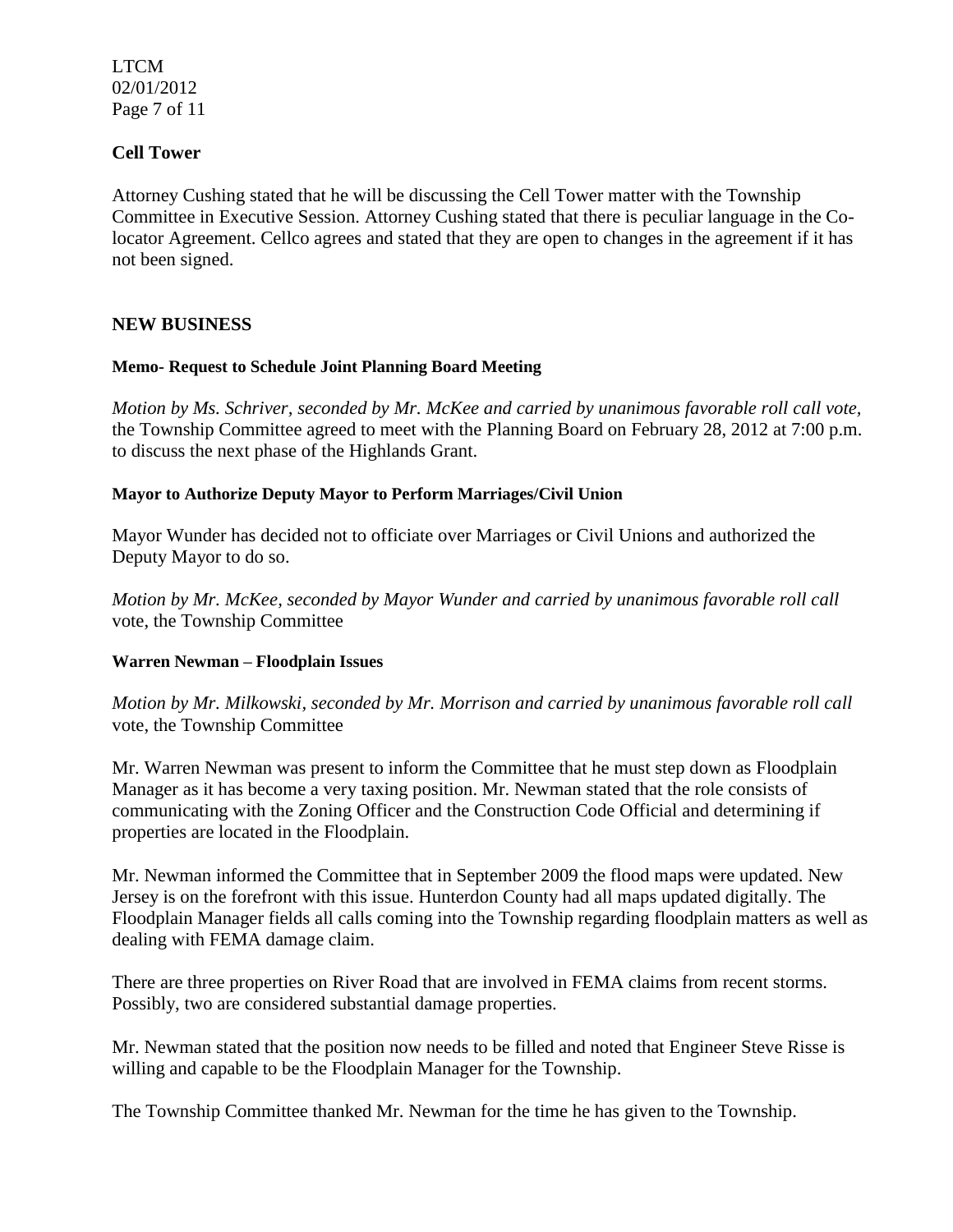LTCM 02/01/2012 Page 8 of 11

#### **COMMITTEE REPORTS**

## **MAYOR –**

**Municipal Court of North Hunterdon –** There is an amendment to the proposed Interlocal Services Agreement which the Committee approved at this meeting.

**Local School District-** There is a possible resolution for the school Elections to be moved to the General Election in November. The School Board is meeting on February 14, 2012 and will vote on such. There is a Fifth Grade open house tomorrow evening. The School is holding a Souper Bowl Food Drive. The Mayor spoke to Freeholder Walton regarding flashing school lights that are not working on the County Road and was informed that this is a Township matter not the County's.

**Insurance –** The Mayor did not check with Groendyke on the question of insurance relative to the Fire Station #1 remediation.

**Shared Services -** The Mayor attended a meeting regarding Shared Services. Interested parties can find information at [www.fairschoolfunding.lcom.](http://www.fairschoolfunding.lcom/) Future shared services discussion will be relative to Animal Control, Shared Detectives and Department of Public Works assisting each other.

## **DEPUTY MAYOR-**

**Public Works-** The DPW chipped 98 loads of branches which add up to 1176 yards and 1960 man hours due to storm damage from the October 2011 snowstorm.

**Planning Board –** The Planning Board has not held a meeting.

**Highlands –** The Township Committee will be having a joint meeting with the Planning Board and the Planner to discuss the next phase of the Highlands Grant.

# **COMMITTEEWOMAN SCHRIVER–**

**Administration & Finance –** Budget meeting dates need to be considered for the next meeting.

**Grants-** Ms. Schriver is looking into grant applications for the park and trails. There may also be a grant program with the County concerning larger trees.

**Environmental Matters-** Quest Environmental is reviewing materials from the Fire Station #1 remediation.

# **COMMITTEEMAN MORRISON –**

**Police, Fire and Rescue-** Mr. Morrison stated that they are working on the PBA contract.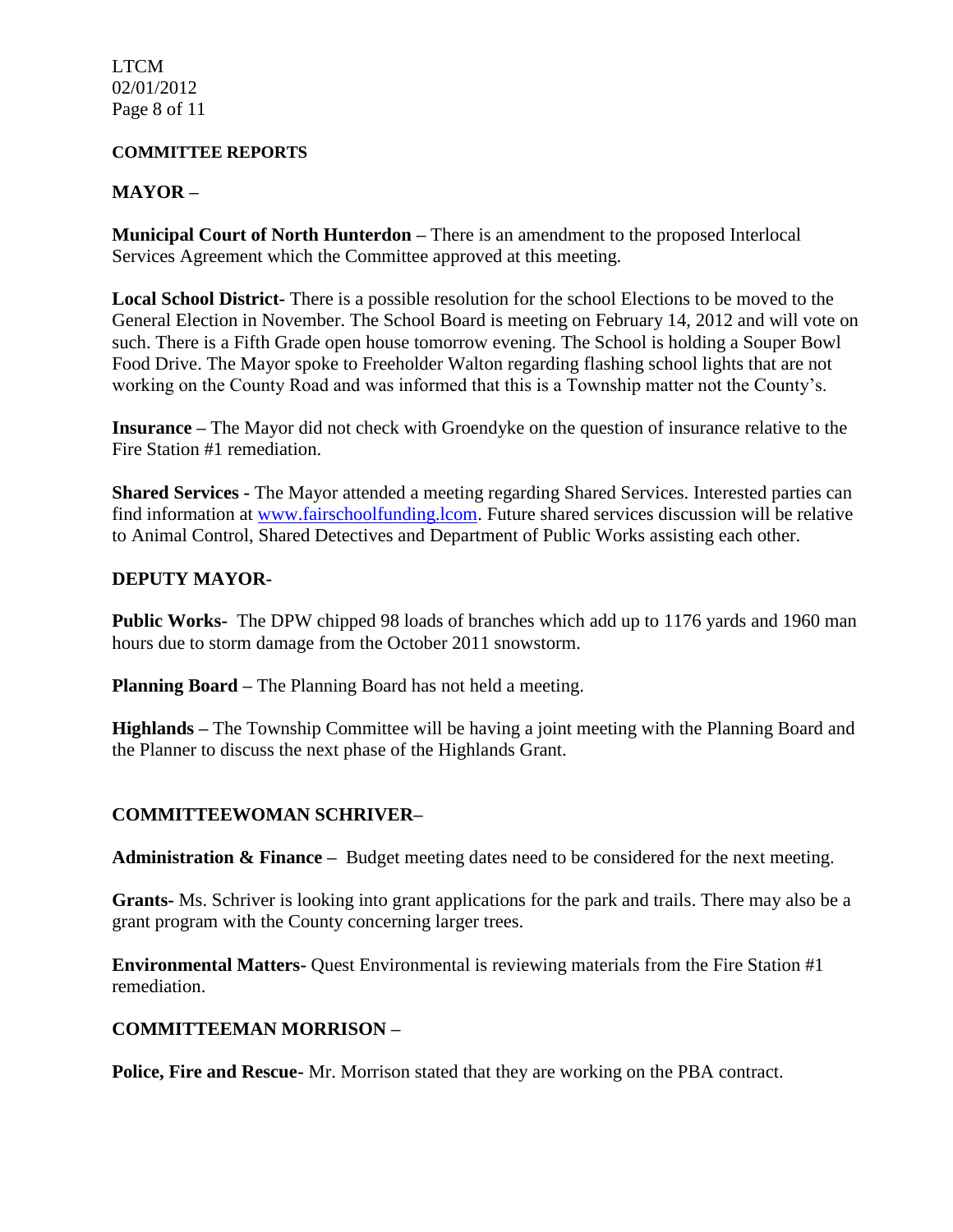LTCM 02/01/2012 Page 9 of 11

## **COMMITTEEMAN MCKEE –**

**Standing Committees-** Mr. McKee attended a LTOES meeting and found it to be interesting. The members have their eye on a piece of land by Point Mountain. Mr. McKee stated that he will be looking into Sustainable New Jersey.

## **PRESENTATION OF VOUCHERS**

Committee Members provided a description of vouchers exceeding \$1000.00.

*Motion by Ms. Schriver, seconded by Mr. Milkowski and carried by unanimous favorable roll call*  vote, the Township Committee approved the Feb 1, 2012 bill list in the amount \$945,093.83.

## **CORRESPONDENCE**

Township Historians Meeting Minutes for the Month of January 2012

Tax Collector's Annual Report 2011

# **PUBLIC COMMENTS**

*Motion by Ms. Schriver, seconded by Mr. McKee and carried by unanimous favorable roll call vote,* the Township Committee opened the Public Comment portion of the meeting.

Mr. E.J. Skidmore asked the Township Committee if they discussed putting up a pole barn in the past. He stated that he finds it concerning that the Committee agreed to one building as suggested by the DPW then changed it now.

Mr. Skidmore suggested that the Township Committee pass a resolution for school board purposes.

Mr. Skidmore suggested that email addresses be added to the webpage. Mayor Wunder stated the he is working on making changes to the website.

Mr. Fred Schlesinger asked for a status report on the Squad. Mayor Wunder stated that he received a letter from Tino DeSantis requesting to meet with non-associated members, Mr. Morrison and Mr. McKee. Attorney Cushing provided Mr. Schlesinger with an overview on the history of the Squad matter.

Mr. Anthony Casale stated that he does not think that the Township should be abandoning the offer made by Mr. Polt for his property. Mr. Casale stated that he remembers when the Township was looking for an alternate site for the DPW facility.

Mr. Casale stated that regarding the Cell Tower matter, he does not believe that the Township should have any involvement in the generator maintenance. He stated that portions of the Co-locator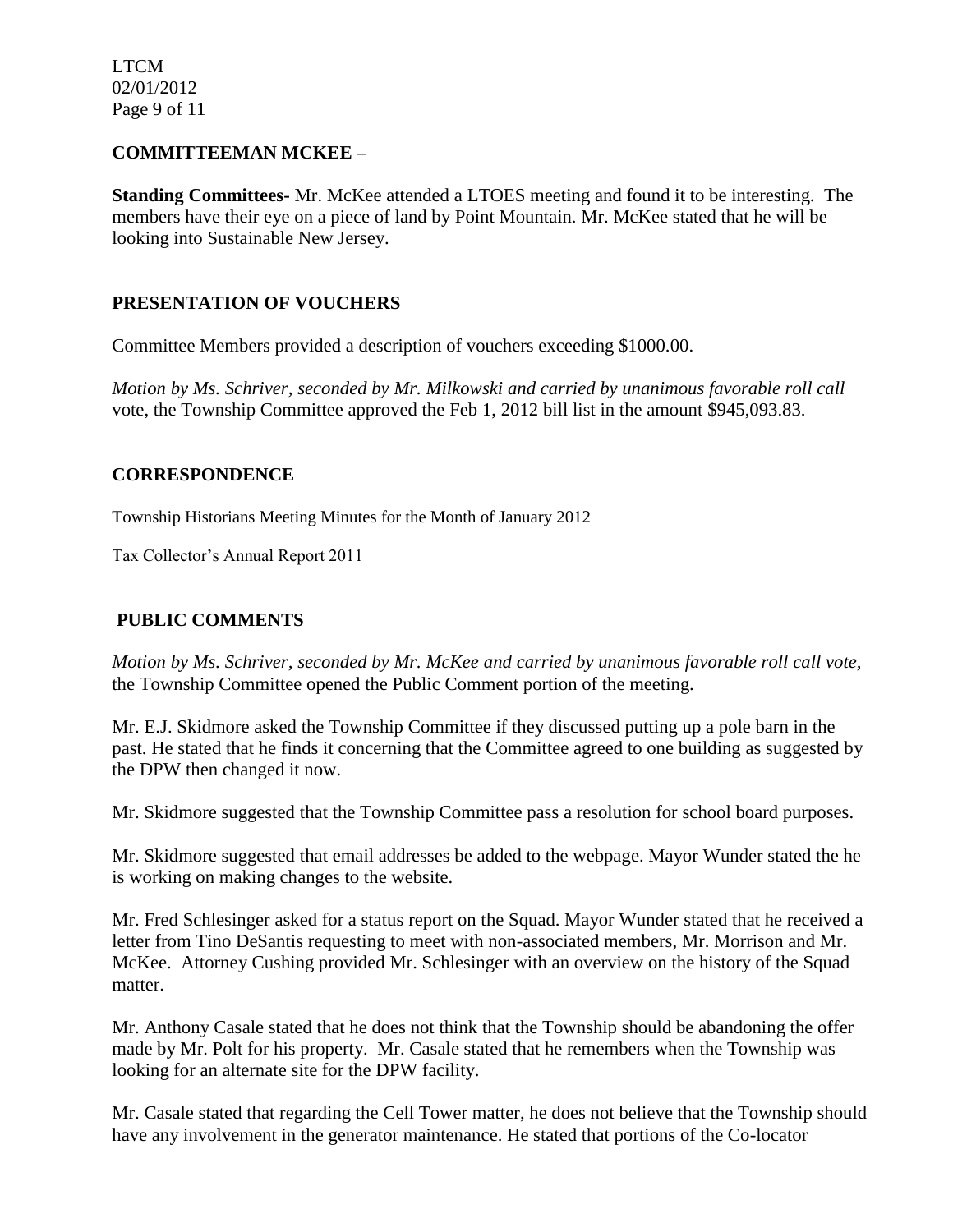LTCM 02/01/2012 Page 10 of 11

Agreement are questionable and feel that the Cell Tower Company probably prepared the agreement. Relative to the matters of interference, Mr. Casale feels that this is a material breach and there should be a Waiver of Subrogation. It should not be listed in the agreements; the Cell Tower Company should be responsible for their own equipment. Mr. Casale stated that he feels that the Colocator Agreement should be subordinate for the Master Lease.

Ms. Nancy Darois commended the Committee for informing the public as to what is going on stated that she wants them to look into the Polt Property.

Mr. Dewey Polt thanked the Township Committee for considering his offer and will get required information to Attorney Cushing. Mr. Polt is hopeful that the Phase I Environmental Study will be done in a few weeks.

Mr. Casale thanked Mr. Newman for his contribution to the Township.

*Motion by Ms. Schriver, seconded by Mr. Milkowski and carried by unanimous favorable roll call*  vote, the Township Committee closed the Public Comment portion of the meeting.

# **EXECUTIVE SESSION**

*Motion by Ms. Schriver, seconded by Mayor Wunder and carried by unanimous favorable roll call vote,* the Township Committee approved Resolution No. 28-2012 and convened in executive session at 9:12 p.m.

## **TOWNSHIP OF LEBANON RESOLUTION NO. 28-2012**

BE IT RESOLVED by the Mayor and Township Committee of the Township of Lebanon, that in compliance with N.J.S.A. 10:4-12, this meeting will be closed to the Public to discuss the following matters:

> Collective Bargaining Contract Negotiations Ongoing Litigation – Hyland

The Township Committee reconvened the Regular Committee meeting at 9:43p.m.

Attorney Cushing stated that during the Executive Session the Township Committee discussed the status of the Cell Tower negotiations, Collective Bargaining with the PBA, the Hyland matter and the First Aid Squad.

Mr. McKee and the Clerk will be meeting the Squad.